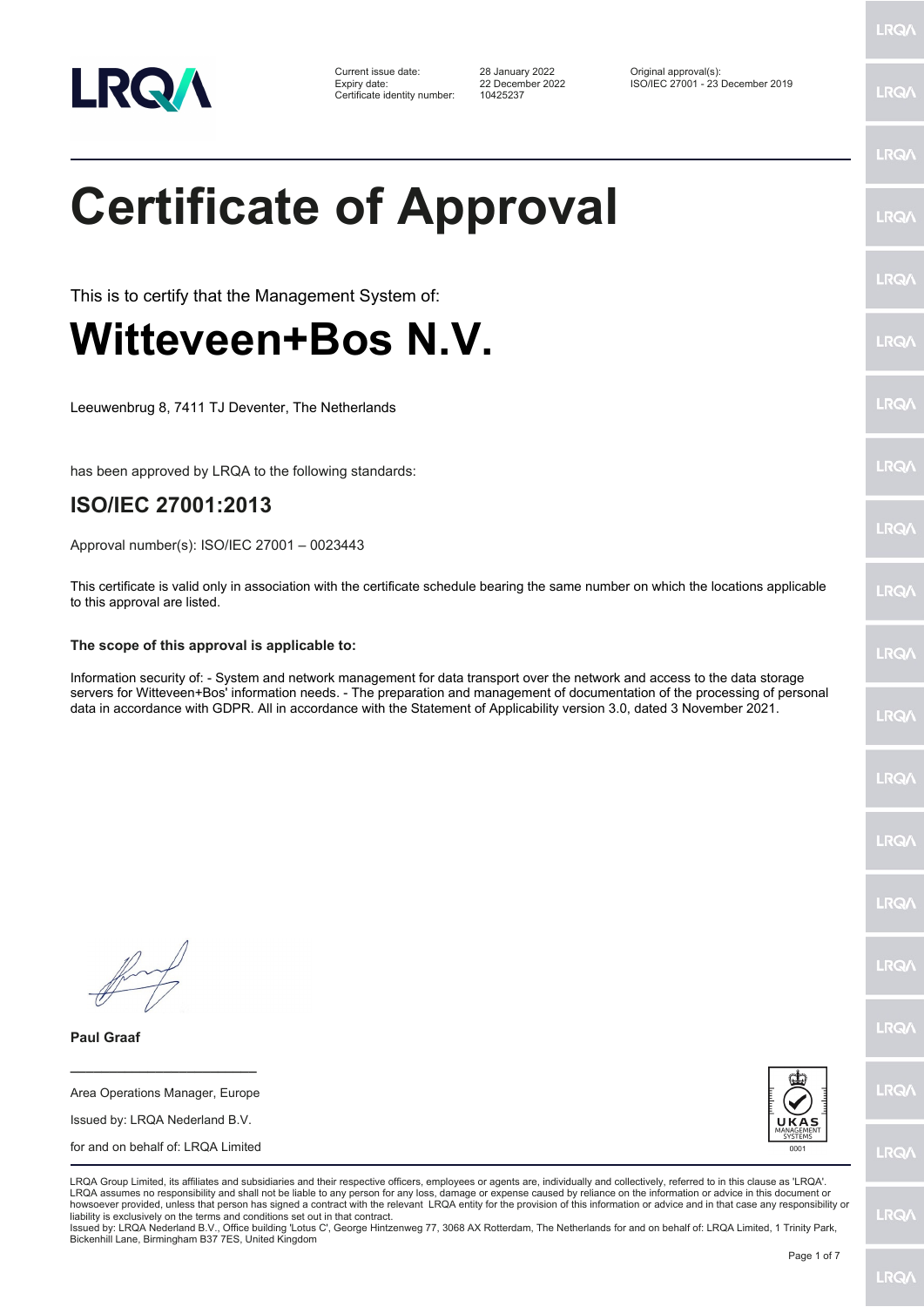

Certificate identity number: 10425237

| Location                                                                                                                                                                                                                                                                                                                                                               | <b>Activities</b>                                                                                                                                                                                                                                                                                                                                                                                                                   |
|------------------------------------------------------------------------------------------------------------------------------------------------------------------------------------------------------------------------------------------------------------------------------------------------------------------------------------------------------------------------|-------------------------------------------------------------------------------------------------------------------------------------------------------------------------------------------------------------------------------------------------------------------------------------------------------------------------------------------------------------------------------------------------------------------------------------|
| Witteveen+Bos Raadgevende ingenieurs B.V.<br>Leeuwenbrug 8, 7411 TJ Deventer, The Netherlands                                                                                                                                                                                                                                                                          | <b>ISO/IEC 27001:2013</b><br>Information security of: - System and network<br>management for data transport over the network and<br>access to the data storage servers for Witteveen+Bos'                                                                                                                                                                                                                                           |
|                                                                                                                                                                                                                                                                                                                                                                        | information needs. - The preparation and management of<br>documentation of the processing of personal data in<br>accordance with GDPR. All in accordance with the<br>Statement of Applicability version 3.0, dated 3 November<br>2021.                                                                                                                                                                                              |
| Witteveen+Bos Raadgevende ingenieurs B.V.<br>ISO/IEC 27001:2013<br>Information security of: - System and network<br>Radboudtoren- 5th floor, Catharijnesingel 33,<br>3511 GC Utrecht, The Netherlands<br>access to the data storage servers for Witteveen+Bos'<br>accordance with GDPR. All in accordance with the                                                     | management for data transport over the network and                                                                                                                                                                                                                                                                                                                                                                                  |
|                                                                                                                                                                                                                                                                                                                                                                        | information needs. - The preparation and management of<br>documentation of the processing of personal data in<br>Statement of Applicability version 3.0, dated 3 November                                                                                                                                                                                                                                                           |
|                                                                                                                                                                                                                                                                                                                                                                        | 2021.                                                                                                                                                                                                                                                                                                                                                                                                                               |
| Witteveen+Bos International Projects B.V.<br>Leeuwenbrug 8, 7411 TE Deventer, The Netherlands                                                                                                                                                                                                                                                                          | <b>ISO/IEC 27001:2013</b><br>Information security of: - System and network<br>management for data transport over the network and<br>access to the data storage servers for Witteveen+Bos'<br>information needs. - The preparation and management of<br>documentation of the processing of personal data in<br>accordance with GDPR. All in accordance with the<br>Statement of Applicability version 3.0, dated 3 November<br>2021. |
|                                                                                                                                                                                                                                                                                                                                                                        |                                                                                                                                                                                                                                                                                                                                                                                                                                     |
| Witteveen+Bos Raadgevende ingenieurs B.V.                                                                                                                                                                                                                                                                                                                              | ISO/IEC 27001:2013                                                                                                                                                                                                                                                                                                                                                                                                                  |
| Information security of: - System and network<br>Hoogoorddreef 15, 1101 BE Amsterdam,<br>management for data transport over the network and<br>The Netherlands<br>access to the data storage servers for Witteveen+Bos'<br>documentation of the processing of personal data in<br>accordance with GDPR. All in accordance with the<br>2021.<br>UKAS<br>SYSTEMS<br>0001 | information needs. - The preparation and management of                                                                                                                                                                                                                                                                                                                                                                              |
|                                                                                                                                                                                                                                                                                                                                                                        | Statement of Applicability version 3.0, dated 3 November                                                                                                                                                                                                                                                                                                                                                                            |
|                                                                                                                                                                                                                                                                                                                                                                        |                                                                                                                                                                                                                                                                                                                                                                                                                                     |
|                                                                                                                                                                                                                                                                                                                                                                        |                                                                                                                                                                                                                                                                                                                                                                                                                                     |
|                                                                                                                                                                                                                                                                                                                                                                        |                                                                                                                                                                                                                                                                                                                                                                                                                                     |

Issued by: LRQA Nederland B.V., Office building 'Lotus C', George Hintzenweg 77, 3068 AX Rotterdam, The Netherlands for and on behalf of: LRQA Limited, 1 Trinity Park,<br>Bickenhill Lane, Birmingham B37 7ES, United Kingdom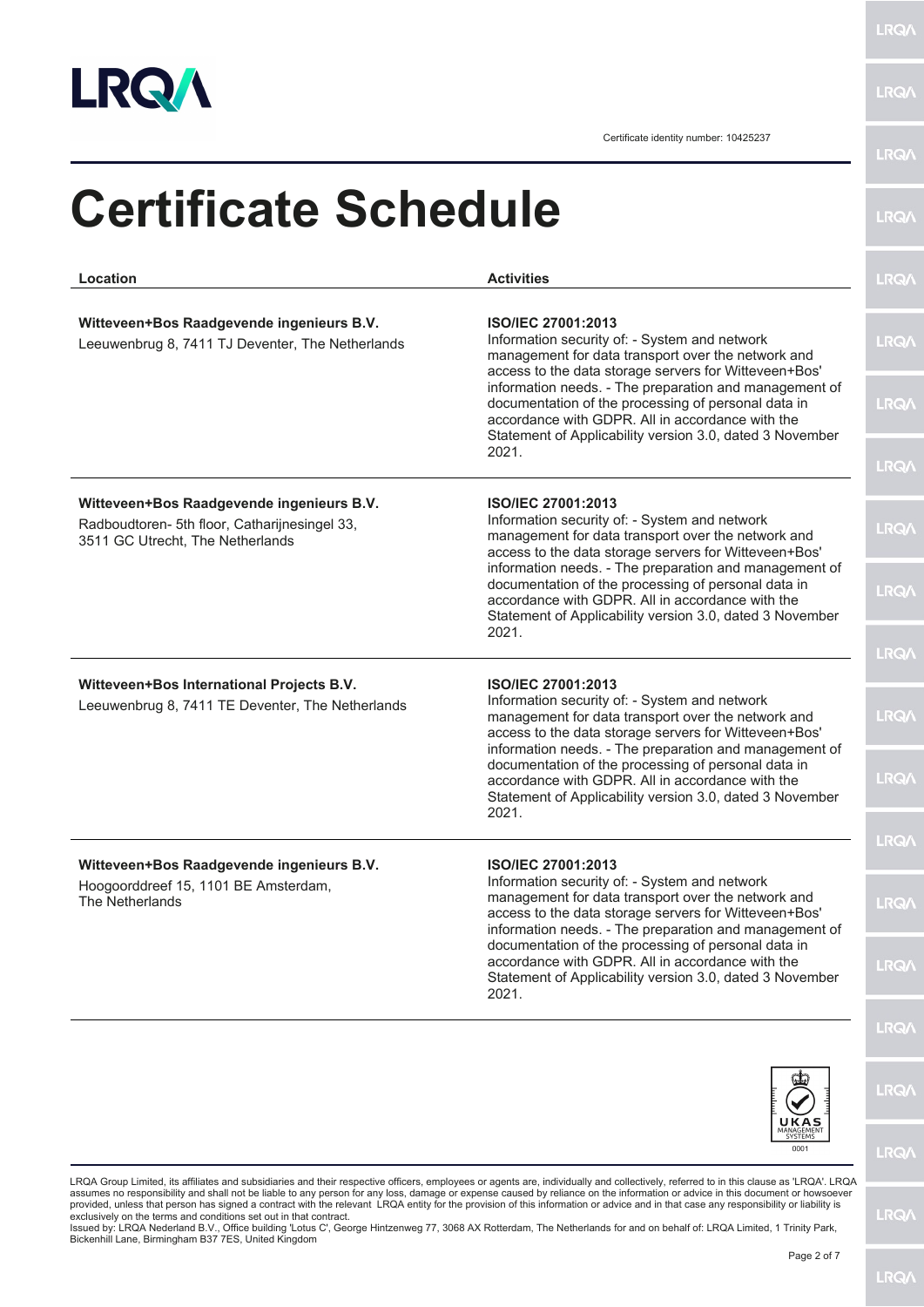

Certificate identity number: 10425237

| Location                                                                                                                        | <b>Activities</b>                                                                                                                                                                                                                                   | <b>LRQ/</b>  |
|---------------------------------------------------------------------------------------------------------------------------------|-----------------------------------------------------------------------------------------------------------------------------------------------------------------------------------------------------------------------------------------------------|--------------|
| Witteveen+Bos Raadgevende ingenieurs B.V.<br>Stationsweg 5, 4811 XA Breda, The Netherlands                                      | ISO/IEC 27001:2013<br>Information security of: - System and network<br>management for data transport over the network and<br>access to the data storage servers for Witteveen+Bos'                                                                  | <b>LRQA</b>  |
|                                                                                                                                 | information needs. - The preparation and management of<br>documentation of the processing of personal data in<br>accordance with GDPR. All in accordance with the<br>Statement of Applicability version 3.0, dated 3 November<br>2021.              | <b>LRQ/</b>  |
|                                                                                                                                 |                                                                                                                                                                                                                                                     | <b>LRQ/</b>  |
| Witteveen+Bos Raadgevende ingenieurs B.V.<br>Kantoor Stichthage, Koningin Julianaplein 10,<br>2595 AA Den Haag, The Netherlands | <b>ISO/IEC 27001:2013</b><br>Information security of: - System and network<br>management for data transport over the network and<br>access to the data storage servers for Witteveen+Bos'<br>information needs. - The preparation and management of | <b>LRQ/\</b> |
|                                                                                                                                 | documentation of the processing of personal data in<br>accordance with GDPR. All in accordance with the<br>Statement of Applicability version 3.0, dated 3 November<br>2021.                                                                        | <b>LRQA</b>  |
|                                                                                                                                 |                                                                                                                                                                                                                                                     | <b>LRQ/</b>  |
| Witteveen+Bos Raadgevende ingenieurs B.V.<br>K.R. Poststraat 100-3, 8441 ER Heerenveen,<br>The Netherlands                      | ISO/IEC 27001:2013<br>Information security of: - System and network<br>management for data transport over the network and<br>access to the data storage servers for Witteveen+Bos'<br>information needs. - The preparation and management of        | <b>LRQA</b>  |
|                                                                                                                                 | documentation of the processing of personal data in<br>accordance with GDPR. All in accordance with the<br>Statement of Applicability version 3.0, dated 3 November<br>2021.                                                                        | <b>LRQ/</b>  |
|                                                                                                                                 |                                                                                                                                                                                                                                                     | LRQ/         |
| Witteveen+Bos Raadgevende ingenieurs B.V.<br>Blaak 16, 3011 TA Rotterdam, The Netherlands                                       | <b>ISO/IEC 27001:2013</b><br>Information security of: - System and network<br>management for data transport over the network and                                                                                                                    |              |
|                                                                                                                                 | access to the data storage servers for Witteveen+Bos'<br>information needs. - The preparation and management of                                                                                                                                     | <b>LRQ/</b>  |
|                                                                                                                                 | documentation of the processing of personal data in<br>accordance with GDPR. All in accordance with the<br>Statement of Applicability version 3.0, dated 3 November<br>2021.                                                                        | <b>LRQ/</b>  |
|                                                                                                                                 |                                                                                                                                                                                                                                                     | <b>LRQ/</b>  |
|                                                                                                                                 |                                                                                                                                                                                                                                                     | <b>LRQ/</b>  |
|                                                                                                                                 | UKAS                                                                                                                                                                                                                                                |              |
|                                                                                                                                 | 0001                                                                                                                                                                                                                                                | <b>LRQ/</b>  |

assumes no responsibility and shall not be liable to any person for any loss, damage or expense caused by reliance on the information or advice in this document or howsoever<br>provided, unless that person has signed a contra

**LRQA**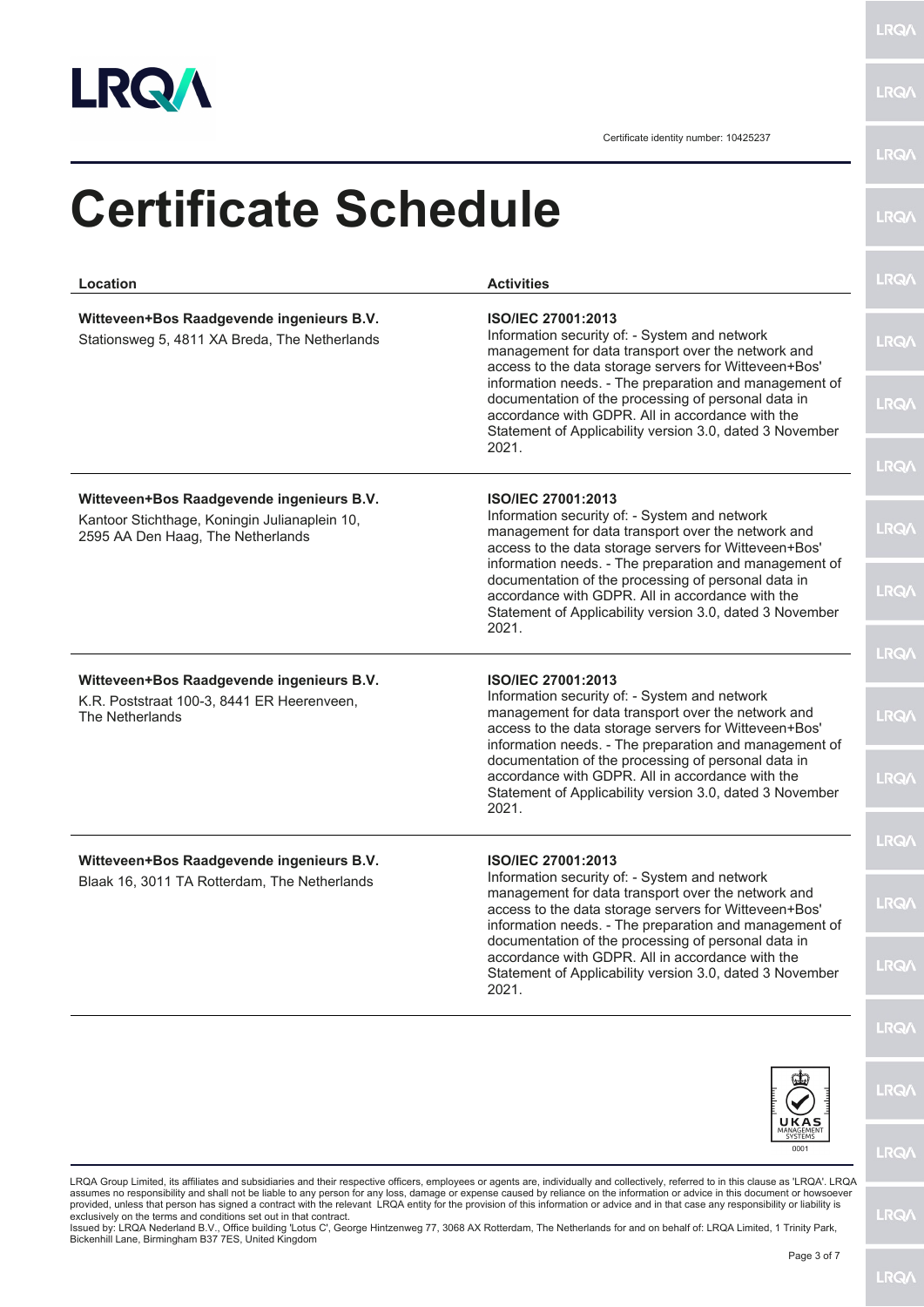

Certificate identity number: 10425237

| Location                                                                                                                                                                                                                                                                                                                                                                                                                                                               | <b>Activities</b>                                                                                                                                                                                                                                   | <b>LRQA</b> |
|------------------------------------------------------------------------------------------------------------------------------------------------------------------------------------------------------------------------------------------------------------------------------------------------------------------------------------------------------------------------------------------------------------------------------------------------------------------------|-----------------------------------------------------------------------------------------------------------------------------------------------------------------------------------------------------------------------------------------------------|-------------|
| Witteveen+Bos Raadgevende ingenieurs B.V.<br>Wageningen University & Research, Plus Ultra 11 Building,<br>Bronland 10, 6708 WH Wageningen,<br>The Netherlands                                                                                                                                                                                                                                                                                                          | ISO/IEC 27001:2013<br>Information security of: - System and network<br>management for data transport over the network and<br>access to the data storage servers for Witteveen+Bos'                                                                  | <b>LRQA</b> |
|                                                                                                                                                                                                                                                                                                                                                                                                                                                                        | information needs. - The preparation and management of<br>documentation of the processing of personal data in<br>accordance with GDPR. All in accordance with the<br>Statement of Applicability version 3.0, dated 3 November<br>2021.              | <b>LRQA</b> |
|                                                                                                                                                                                                                                                                                                                                                                                                                                                                        |                                                                                                                                                                                                                                                     | <b>LRQA</b> |
| Witteveen+Bos Raadgevende ingenieurs B.V. Ghana<br><b>Branch</b><br>Leeuwenbrug 8, 7411 TJ Deventer, The Netherlands                                                                                                                                                                                                                                                                                                                                                   | <b>ISO/IEC 27001:2013</b><br>Information security of: - System and network<br>management for data transport over the network and<br>access to the data storage servers for Witteveen+Bos'<br>information needs. - The preparation and management of | <b>LRQA</b> |
|                                                                                                                                                                                                                                                                                                                                                                                                                                                                        | documentation of the processing of personal data in<br>accordance with GDPR. All in accordance with the<br>Statement of Applicability version 3.0, dated 3 November<br>2021.                                                                        | <b>LRQA</b> |
|                                                                                                                                                                                                                                                                                                                                                                                                                                                                        |                                                                                                                                                                                                                                                     | <b>LRQ/</b> |
| Witteveen+Bos UK Ltd.<br>c/o Framework, 35 King Street, Bristol,<br>BS1 4 DZ, United Kingdom                                                                                                                                                                                                                                                                                                                                                                           | ISO/IEC 27001:2013<br>Information security of: - System and network<br>management for data transport over the network and<br>access to the data storage servers for Witteveen+Bos'                                                                  | <b>LRQA</b> |
|                                                                                                                                                                                                                                                                                                                                                                                                                                                                        | information needs. - The preparation and management of<br>documentation of the processing of personal data in<br>accordance with GDPR. All in accordance with the<br>Statement of Applicability version 3.0, dated 3 November<br>2021.              | <b>LRQA</b> |
|                                                                                                                                                                                                                                                                                                                                                                                                                                                                        |                                                                                                                                                                                                                                                     | LRQ/        |
| ISO/IEC 27001:2013<br>Witteveen+Bos Belgium N.V.<br>Information security of: - System and network<br>Posthoflei 5-1, 2600 Antwerpen, Belgium<br>management for data transport over the network and<br>access to the data storage servers for Witteveen+Bos'<br>documentation of the processing of personal data in<br>accordance with GDPR. All in accordance with the<br>Statement of Applicability version 3.0, dated 3 November<br>2021.<br>UKAS<br>SYSTEMS<br>0001 | information needs. - The preparation and management of                                                                                                                                                                                              | <b>LRQA</b> |
|                                                                                                                                                                                                                                                                                                                                                                                                                                                                        | <b>LRQ/</b>                                                                                                                                                                                                                                         |             |
|                                                                                                                                                                                                                                                                                                                                                                                                                                                                        |                                                                                                                                                                                                                                                     | <b>LRQ/</b> |
|                                                                                                                                                                                                                                                                                                                                                                                                                                                                        |                                                                                                                                                                                                                                                     | <b>LRQA</b> |
|                                                                                                                                                                                                                                                                                                                                                                                                                                                                        |                                                                                                                                                                                                                                                     | <b>LRQA</b> |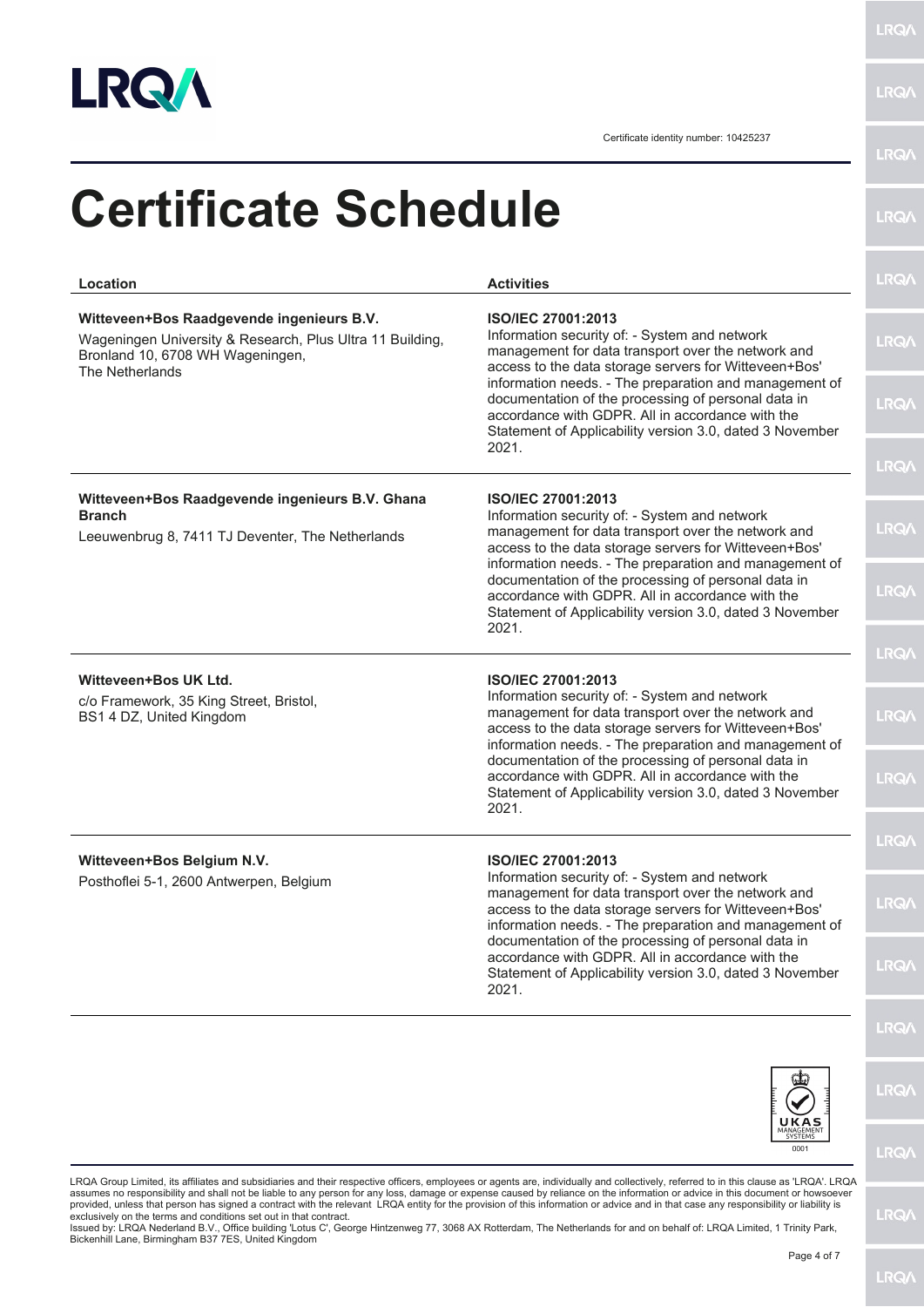

LRQ/\

Certificate identity number: 10425237

| Location                                                                                                                                                                                                                                                                                                                                                                                                                                                                                                                                                                                                                                                                                                                                                                                                                                                              | <b>Activities</b>                                                                                                                                                                                                                            | LRQ/        |
|-----------------------------------------------------------------------------------------------------------------------------------------------------------------------------------------------------------------------------------------------------------------------------------------------------------------------------------------------------------------------------------------------------------------------------------------------------------------------------------------------------------------------------------------------------------------------------------------------------------------------------------------------------------------------------------------------------------------------------------------------------------------------------------------------------------------------------------------------------------------------|----------------------------------------------------------------------------------------------------------------------------------------------------------------------------------------------------------------------------------------------|-------------|
| Witteveen+Bos Belgium N.V.<br>Gorislaan 49, 1820 Steenokkerzeel, Belgium                                                                                                                                                                                                                                                                                                                                                                                                                                                                                                                                                                                                                                                                                                                                                                                              | <b>ISO/IEC 27001:2013</b><br>Information security of: - System and network<br>management for data transport over the network and<br>access to the data storage servers for Witteveen+Bos'                                                    | <b>LRQA</b> |
|                                                                                                                                                                                                                                                                                                                                                                                                                                                                                                                                                                                                                                                                                                                                                                                                                                                                       | information needs. - The preparation and management of<br>documentation of the processing of personal data in<br>accordance with GDPR. All in accordance with the<br>Statement of Applicability version 3.0, dated 3 November<br>2021.       | <b>LRQA</b> |
|                                                                                                                                                                                                                                                                                                                                                                                                                                                                                                                                                                                                                                                                                                                                                                                                                                                                       |                                                                                                                                                                                                                                              | <b>LRQ/</b> |
| PT. Witteveen & Bos Indonesia<br><b>ISO/IEC 27001:2013</b><br>Information security of: - System and network<br>Park View Plaza. 6th floor, JL. Taman Kemang no. 27, Kemang<br>management for data transport over the network and<br>- Jakarta Selatan, 12370, Indonesia<br>access to the data storage servers for Witteveen+Bos'<br>information needs. - The preparation and management of<br>documentation of the processing of personal data in<br>accordance with GDPR. All in accordance with the<br>Statement of Applicability version 3.0, dated 3 November<br>2021.                                                                                                                                                                                                                                                                                            |                                                                                                                                                                                                                                              | <b>LRQA</b> |
|                                                                                                                                                                                                                                                                                                                                                                                                                                                                                                                                                                                                                                                                                                                                                                                                                                                                       | <b>LRQA</b>                                                                                                                                                                                                                                  |             |
|                                                                                                                                                                                                                                                                                                                                                                                                                                                                                                                                                                                                                                                                                                                                                                                                                                                                       |                                                                                                                                                                                                                                              | <b>LRQA</b> |
| Witteveen+Bos Kazakhstan B.V.<br>Business Center ELES, Building 4 (PR Building), 6th floor,<br>Microdistrict 9A, Aktau, 13000,<br>Kazakhstan                                                                                                                                                                                                                                                                                                                                                                                                                                                                                                                                                                                                                                                                                                                          | ISO/IEC 27001:2013<br>Information security of: - System and network<br>management for data transport over the network and<br>access to the data storage servers for Witteveen+Bos'<br>information needs. - The preparation and management of | <b>LRQA</b> |
|                                                                                                                                                                                                                                                                                                                                                                                                                                                                                                                                                                                                                                                                                                                                                                                                                                                                       | documentation of the processing of personal data in<br>accordance with GDPR. All in accordance with the<br>Statement of Applicability version 3.0, dated 3 November<br>2021.                                                                 | <b>LRQ/</b> |
|                                                                                                                                                                                                                                                                                                                                                                                                                                                                                                                                                                                                                                                                                                                                                                                                                                                                       | <b>ISO/IEC 27001:2013</b>                                                                                                                                                                                                                    | <b>LRQA</b> |
| <b>Witteveen+Bos Caspian LLP</b><br>Blue Roof Building, 2nd floor, Azattyk Street 2D, Atyrau,<br>060002, Kazakhstan                                                                                                                                                                                                                                                                                                                                                                                                                                                                                                                                                                                                                                                                                                                                                   | Information security of: - System and network<br>management for data transport over the network and<br>access to the data storage servers for Witteveen+Bos'<br>information needs. - The preparation and management of                       | <b>LRQ/</b> |
|                                                                                                                                                                                                                                                                                                                                                                                                                                                                                                                                                                                                                                                                                                                                                                                                                                                                       | documentation of the processing of personal data in<br>accordance with GDPR. All in accordance with the<br>Statement of Applicability version 3.0, dated 3 November<br>2021.                                                                 | <b>LRQA</b> |
|                                                                                                                                                                                                                                                                                                                                                                                                                                                                                                                                                                                                                                                                                                                                                                                                                                                                       |                                                                                                                                                                                                                                              | <b>LRQA</b> |
|                                                                                                                                                                                                                                                                                                                                                                                                                                                                                                                                                                                                                                                                                                                                                                                                                                                                       |                                                                                                                                                                                                                                              | <b>LRQ/</b> |
|                                                                                                                                                                                                                                                                                                                                                                                                                                                                                                                                                                                                                                                                                                                                                                                                                                                                       | 0001                                                                                                                                                                                                                                         | <b>LRQ/</b> |
| LRQA Group Limited, its affiliates and subsidiaries and their respective officers, employees or agents are, individually and collectively, referred to in this clause as 'LRQA'. LRQA<br>assumes no responsibility and shall not be liable to any person for any loss, damage or expense caused by reliance on the information or advice in this document or howsoever<br>provided, unless that person has signed a contract with the relevant LRQA entity for the provision of this information or advice and in that case any responsibility or liability is<br>exclusively on the terms and conditions set out in that contract.<br>Issued by: LRQA Nederland B.V., Office building 'Lotus C', George Hintzenweg 77, 3068 AX Rotterdam, The Netherlands for and on behalf of: LRQA Limited, 1 Trinity Park,<br>Bickenhill Lane, Birmingham B37 7ES, United Kingdom |                                                                                                                                                                                                                                              | <b>LRQ/</b> |
|                                                                                                                                                                                                                                                                                                                                                                                                                                                                                                                                                                                                                                                                                                                                                                                                                                                                       | Page 5 of 7                                                                                                                                                                                                                                  |             |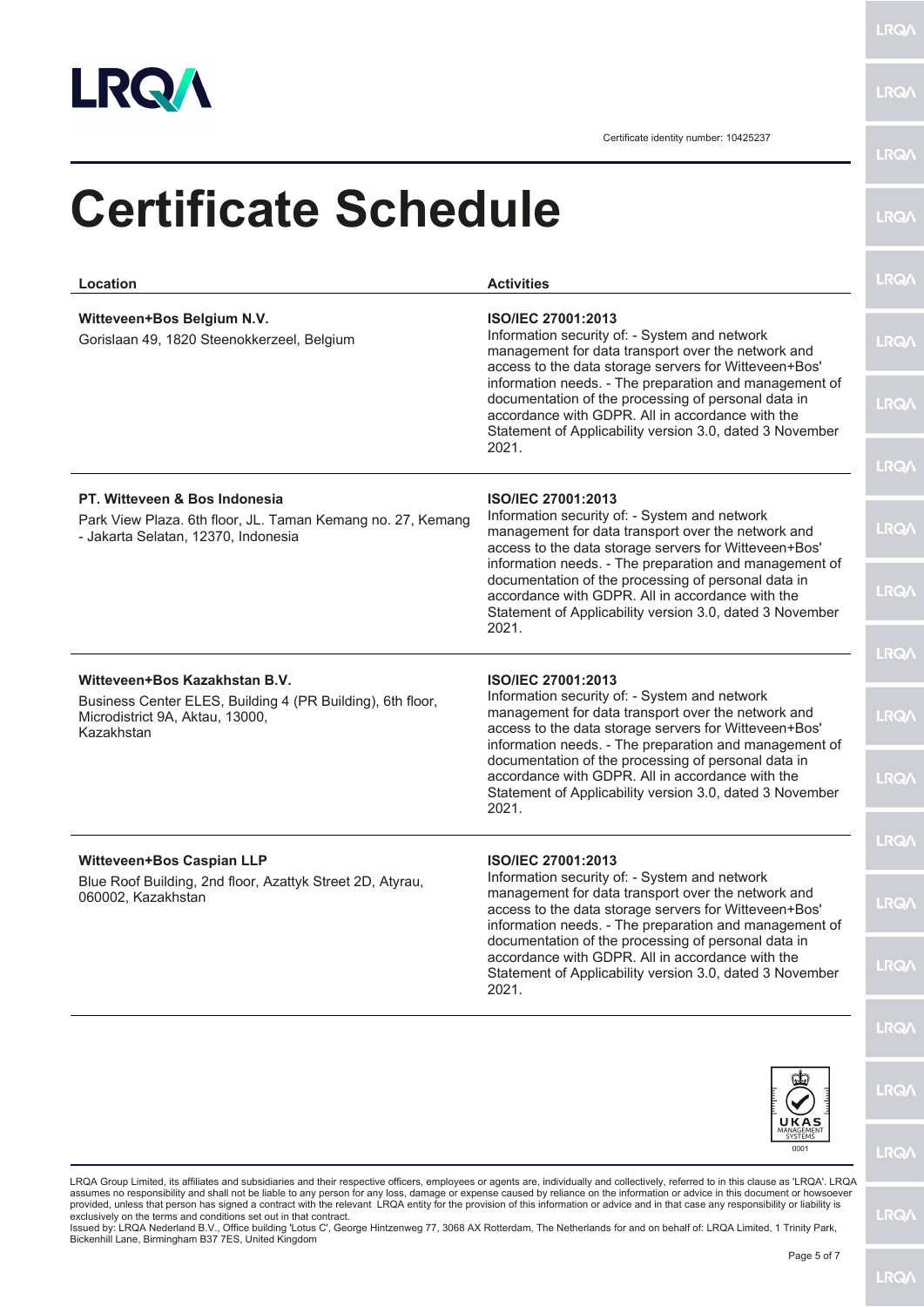

LRQ/\

Certificate identity number: 10425237

| Location                                                                                                                                     | <b>Activities</b>                                                                                                                                                                                                                                   | <b>LRQA</b> |
|----------------------------------------------------------------------------------------------------------------------------------------------|-----------------------------------------------------------------------------------------------------------------------------------------------------------------------------------------------------------------------------------------------------|-------------|
| <b>Witteveen+Bos Caspian LLP</b><br>Begalin Street 130, Almaty, 050010,<br>Kazakhstan                                                        | <b>ISO/IEC 27001:2013</b><br>Information security of: - System and network<br>management for data transport over the network and<br>access to the data storage servers for Witteveen+Bos'                                                           | <b>LRQA</b> |
|                                                                                                                                              | information needs. - The preparation and management of<br>documentation of the processing of personal data in<br>accordance with GDPR. All in accordance with the<br>Statement of Applicability version 3.0, dated 3 November<br>2021.              | <b>LRQA</b> |
|                                                                                                                                              |                                                                                                                                                                                                                                                     | <b>LRQA</b> |
| Witteveen+Bos South - East Asia Pte.<br>2 International Business Park, The Strategy, Tower 1 #02-01,<br>Singapore 609930, Singapore<br>2021. | <b>ISO/IEC 27001:2013</b><br>Information security of: - System and network<br>management for data transport over the network and<br>access to the data storage servers for Witteveen+Bos'<br>information needs. - The preparation and management of | <b>LRQA</b> |
|                                                                                                                                              | documentation of the processing of personal data in<br>accordance with GDPR. All in accordance with the<br>Statement of Applicability version 3.0, dated 3 November                                                                                 | <b>LRQA</b> |
|                                                                                                                                              |                                                                                                                                                                                                                                                     | <b>LRQ/</b> |
| Witteveen+Bos Raadgevende ingenieurs B.V.<br>91 Nguyen Huu Canh Street, Ward 22, Binh Thanh District Ho                                      | ISO/IEC 27001:2013<br>Information security of: - System and network                                                                                                                                                                                 |             |
| Chi Minh City, Vietnam                                                                                                                       | management for data transport over the network and<br>access to the data storage servers for Witteveen+Bos'<br>information needs. - The preparation and management of                                                                               | <b>LRQA</b> |
|                                                                                                                                              | documentation of the processing of personal data in<br>accordance with GDPR. All in accordance with the<br>Statement of Applicability version 3.0, dated 3 November<br>2021.                                                                        | <b>LRQA</b> |
|                                                                                                                                              | ISO/IEC 27001:2013                                                                                                                                                                                                                                  | LRQ/        |
| <b>SIA Witteveen+Bos Latvia</b><br>Torna iela 4, III-C, office 203, 1050 Riga,<br>Latvia                                                     | Information security of: - System and network<br>management for data transport over the network and<br>access to the data storage servers for Witteveen+Bos'<br>information needs. - The preparation and management of                              | <b>LRQA</b> |
|                                                                                                                                              | documentation of the processing of personal data in<br>accordance with GDPR. All in accordance with the<br>Statement of Applicability version 3.0, dated 3 November<br>2021.                                                                        | <b>LRQ/</b> |
|                                                                                                                                              |                                                                                                                                                                                                                                                     | <b>LRQ/</b> |
|                                                                                                                                              |                                                                                                                                                                                                                                                     | <b>LRQA</b> |
|                                                                                                                                              | UKAS<br><b>SYSTEMS</b><br>0001                                                                                                                                                                                                                      | <b>LRQA</b> |